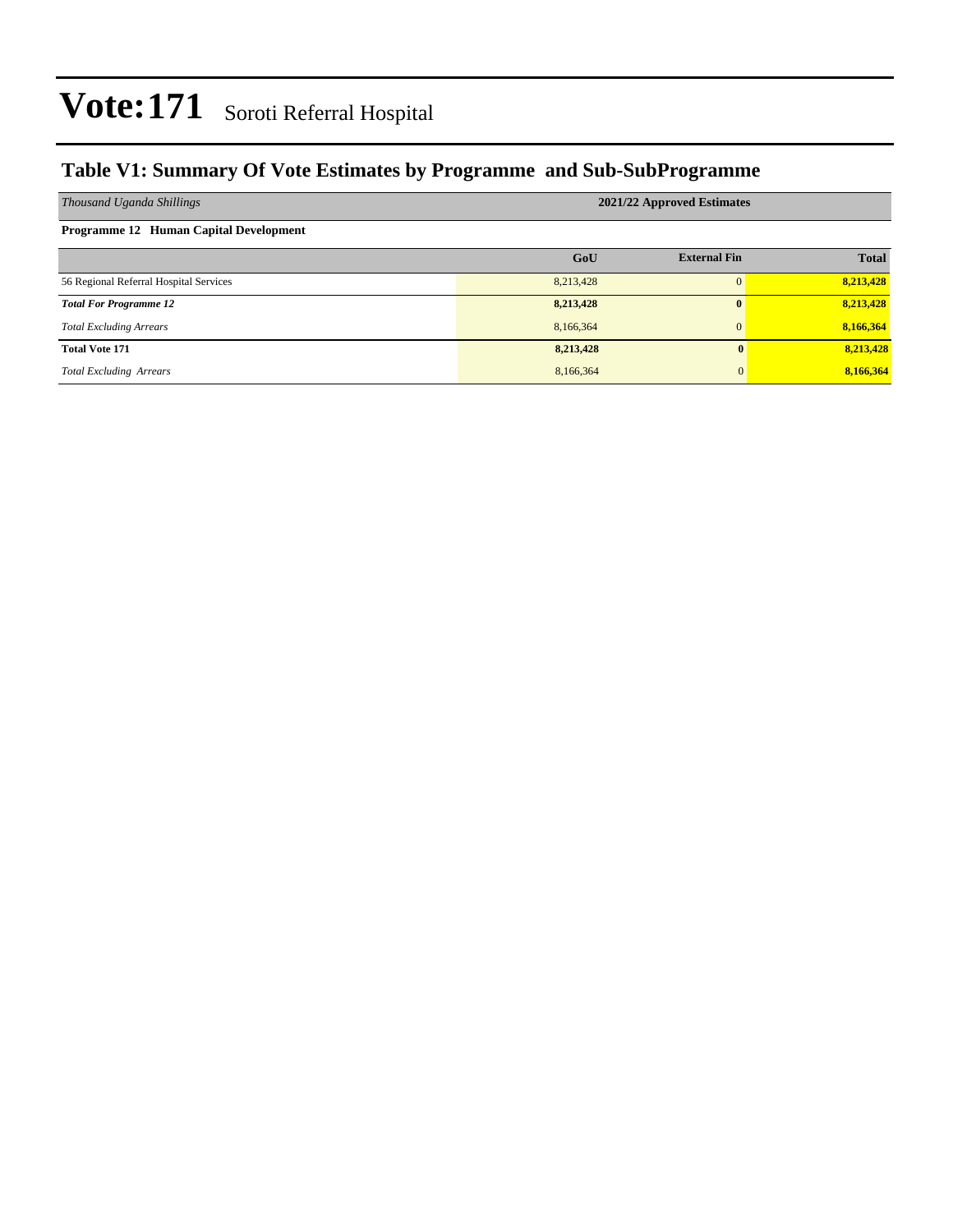#### **Table V2: Summary Of Vote Estimates by Sub-SubProgramme,Department and Project**

| Thousand Uganda Shillings                                                 |                  | 2020/21 Approved Budget<br>2021/22 Approved Estimates |                  |              |              |                               |              |
|---------------------------------------------------------------------------|------------------|-------------------------------------------------------|------------------|--------------|--------------|-------------------------------|--------------|
| <b>Sub-SubProgramme 56 Regional Referral Hospital Services</b>            |                  |                                                       |                  |              |              |                               |              |
| <b>Recurrent Budget Estimates</b>                                         | <b>Wage</b>      | <b>Non-Wage</b>                                       | <b>AIA</b>       | <b>Total</b> | <b>Wage</b>  | Non-Wage                      | <b>Total</b> |
| 01 Soroti Referral Hospital Services                                      | 4,578,714        | 2,449,821                                             | $\overline{0}$   | 7,028,535    | 4,645,307    | 3,215,121                     | 7,860,428    |
| 02 Soroti Referral Hospital Internal Audit                                | $\mathbf{0}$     | 12,000                                                | $\mathbf{0}$     | 12,000       | $\mathbf{0}$ | 12,000                        | 12,000       |
| 03 Soroti Regional Maintenance                                            | $\overline{0}$   | 141,000                                               | $\boldsymbol{0}$ | 141,000      | $\mathbf{0}$ | 141,000                       | 141,000      |
| <b>Total Recurrent Budget Estimates for Sub-</b><br><b>SubProgramme</b>   | 4,578,714        | 2,602,821                                             | $\bf{0}$         | 7,181,535    | 4,645,307    | 3,368,121                     | 8,013,428    |
| <b>Development Budget Estimates</b>                                       | <b>GoU Dev't</b> | <b>External Fin</b>                                   | <b>AIA</b>       | <b>Total</b> |              | <b>GoU Dev't External Fin</b> | <b>Total</b> |
| 1587 Retooling of Soroti Regional Referral Hospital                       | 200,000          | $\mathbf{0}$                                          | $\mathbf{0}$     | 200,000      | 200,000      | $\overline{0}$                | 200,000      |
| <b>Total Development Budget Estimates for Sub-</b><br><b>SubProgramme</b> | 200,000          | $\bf{0}$                                              | $\bf{0}$         | 200,000      | 200,000      | $\bf{0}$                      | 200,000      |
|                                                                           | GoU              | <b>External Fin</b>                                   | <b>AIA</b>       | <b>Total</b> | GoU          | <b>External Fin</b>           | <b>Total</b> |
| <b>Total For Sub-SubProgramme 56</b>                                      | 7,381,535        | $\bf{0}$                                              | $\bf{0}$         | 7,381,535    | 8,213,428    | $\bf{0}$                      | 8,213,428    |
| <b>Total Excluding Arrears</b>                                            | 7,063,764        | $\mathbf{0}$                                          | $\overline{0}$   | 7,063,764    | 8,166,364    | $\mathbf{0}$                  | 8,166,364    |
| <b>Total Vote 171</b>                                                     | 7,381,535        | $\bf{0}$                                              | $\bf{0}$         | 7,381,535    | 8,213,428    | $\bf{0}$                      | 8,213,428    |
| <b>Total Excluding Arrears</b>                                            | 7,063,764        | $\mathbf{0}$                                          | $\mathbf{0}$     | 7,063,764    | 8,166,364    | $\mathbf{0}$                  | 8,166,364    |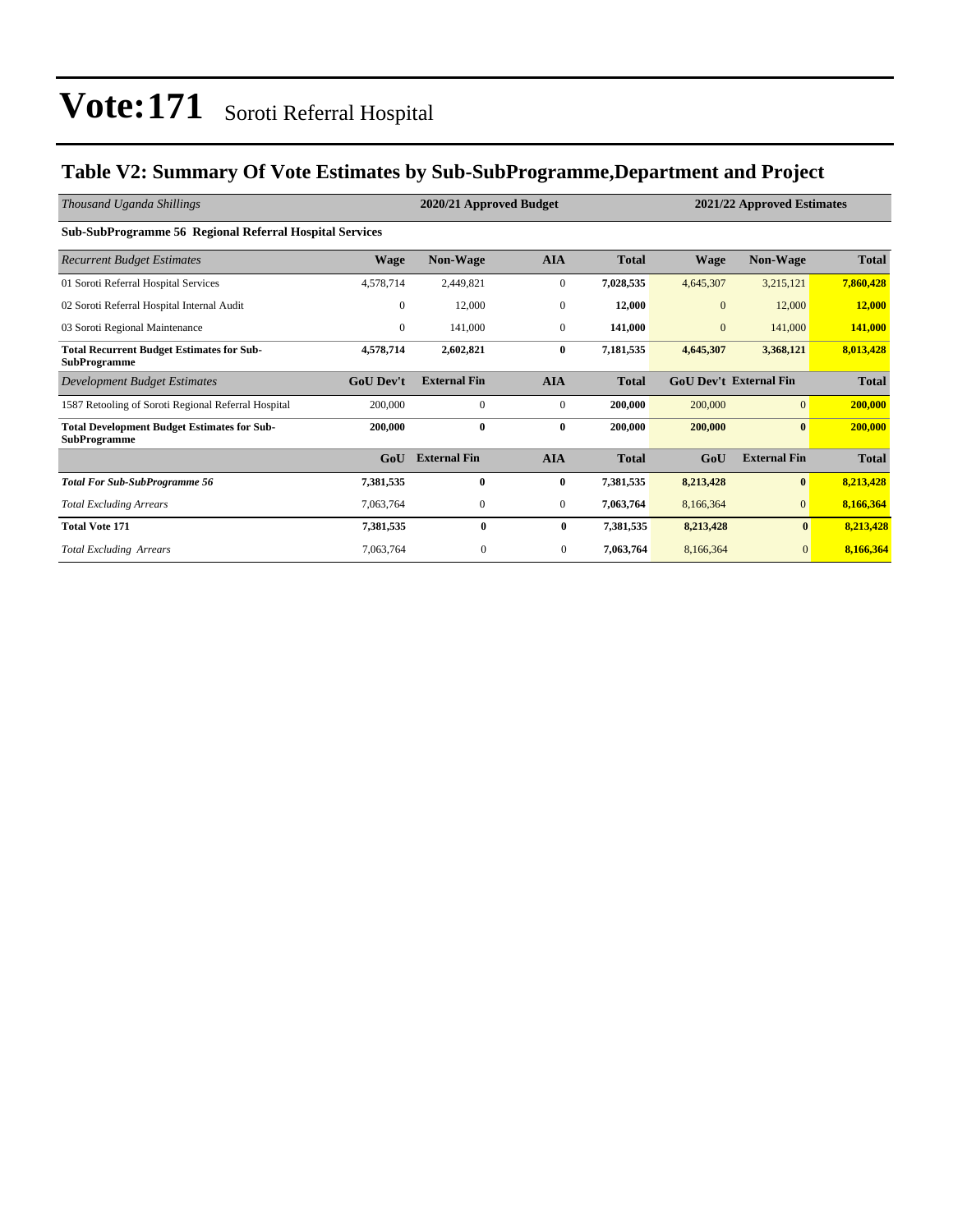#### **Table V3: Summary Vote Estimates by Item**

| Thousand Uganda Shillings                                   |           | 2020/21 Approved Budget |          | 2021/22 Approved Estimates |           |                     |               |
|-------------------------------------------------------------|-----------|-------------------------|----------|----------------------------|-----------|---------------------|---------------|
|                                                             | GoU       | <b>External Fin</b>     | AIA      | <b>Total</b>               | GoU       | <b>External Fin</b> | <b>Total</b>  |
| <b>Employees, Goods and Services (Outputs Provided)</b>     | 6,863,764 | $\bf{0}$                | $\bf{0}$ | 6,863,764                  | 7,966,364 | $\bf{0}$            | 7,966,364     |
| 211101 General Staff Salaries                               | 4,578,714 | $\bf{0}$                | $\bf{0}$ | 4,578,714                  | 4,645,307 | $\bf{0}$            | 4,645,307     |
| 211103 Allowances (Inc. Casuals, Temporary)                 | 131,000   | 0                       | $\bf{0}$ | 131,000                    | 131,834   | $\bf{0}$            | 131,834       |
| 212102 Pension for General Civil Service                    | 616,456   | $\bf{0}$                | $\bf{0}$ | 616,456                    | 780,987   | $\bf{0}$            | 780,987       |
| 213001 Medical expenses (To employees)                      | 5,000     | 0                       | $\bf{0}$ | 5,000                      | 10,000    | $\bf{0}$            | <b>10,000</b> |
| 213002 Incapacity, death benefits and funeral expenses      | 5,000     | $\bf{0}$                | $\bf{0}$ | 5,000                      | 5,000     | $\bf{0}$            | 5,000         |
| 213004 Gratuity Expenses                                    | 200,160   | 0                       | $\bf{0}$ | 200,160                    | 1,071,636 | $\bf{0}$            | 1,071,636     |
| 221001 Advertising and Public Relations                     | 3,000     | 0                       | $\bf{0}$ | 3,000                      | 3,000     | $\bf{0}$            | 3,000         |
| 221002 Workshops and Seminars                               | 13,500    | $\bf{0}$                | $\bf{0}$ | 13,500                     | $\bf{0}$  | $\bf{0}$            | $\bf{0}$      |
| 221003 Staff Training                                       | 16,760    | 0                       | $\bf{0}$ | 16,760                     | 16,963    | $\bf{0}$            | 16,963        |
| 221005 Hire of Venue (chairs, projector, etc)               | 2,000     | $\bf{0}$                | $\bf{0}$ | 2,000                      | $\bf{0}$  | $\bf{0}$            | $\bf{0}$      |
| 221007 Books, Periodicals & Newspapers                      | 4,000     | 0                       | $\bf{0}$ | 4,000                      | 2,000     | $\bf{0}$            | 2,000         |
| 221008 Computer supplies and Information Technology<br>(TT) | 16,600    | 0                       | $\bf{0}$ | 16,600                     | 10,000    | $\bf{0}$            | 10,000        |
| 221009 Welfare and Entertainment                            | 28,600    | 0                       | $\bf{0}$ | 28,600                     | 25,000    | $\bf{0}$            | 25,000        |
| 221010 Special Meals and Drinks                             | 30,000    | $\bf{0}$                | $\bf{0}$ | 30,000                     | 30,000    | $\bf{0}$            | 30,000        |
| 221011 Printing, Stationery, Photocopying and Binding       | 46,000    | 0                       | $\bf{0}$ | 46,000                     | 46,000    | $\bf{0}$            | 46,000        |
| 221012 Small Office Equipment                               | 11,200    | 0                       | $\bf{0}$ | 11,200                     | 11,200    | $\bf{0}$            | 11,200        |
| 221016 IFMS Recurrent costs                                 | 5,500     | 0                       | $\bf{0}$ | 5,500                      | 5,500     | $\bf{0}$            | 5,500         |
| 221017 Subscriptions                                        | 12,500    | 0                       | $\bf{0}$ | 12,500                     | 5,000     | $\bf{0}$            | 5,000         |
| 221020 IPPS Recurrent Costs                                 | 5,500     | $\bf{0}$                | $\bf{0}$ | 5,500                      | 5,500     | $\bf{0}$            | 5,500         |
| 222001 Telecommunications                                   | 12,800    | 0                       | $\bf{0}$ | 12,800                     | 12,800    | $\bf{0}$            | 12,800        |
| 222002 Postage and Courier                                  | 400       | 0                       | $\bf{0}$ | 400                        | 400       | $\bf{0}$            | 400           |
| 222003 Information and communications technology<br>(ICT)   | 400       | $\bf{0}$                | $\bf{0}$ | 400                        | 400       | $\bf{0}$            | 400           |
| 223004 Guard and Security services                          | 4,000     | 0                       | $\bf{0}$ | 4,000                      | 4,000     | $\bf{0}$            | 4,000         |
| 223005 Electricity                                          | 220,000   | 0                       | $\bf{0}$ | 220,000                    | 218,000   | $\bf{0}$            | 218,000       |
| 223006 Water                                                | 240,000   | $\bf{0}$                | $\bf{0}$ | 240,000                    | 240,000   | $\bf{0}$            | 240,000       |
| 223007 Other Utilities- (fuel, gas, firewood, charcoal)     | 8,000     | 0                       | $\bf{0}$ | 8,000                      | 8,000     | $\mathbf{0}$        | 8,000         |
| 224001 Medical Supplies                                     | 28,000    | $\bf{0}$                | $\bf{0}$ | 28,000                     | 28,000    | $\bf{0}$            | 28,000        |
| 224004 Cleaning and Sanitation                              | 166,000   | 0                       | $\bf{0}$ | 166,000                    | 166,000   | $\bf{0}$            | 166,000       |
| 224005 Uniforms, Beddings and Protective Gear               | 12,000    | 0                       | $\bf{0}$ | 12,000                     | 12,000    | $\bf{0}$            | 12,000        |
| 227001 Travel inland                                        | 148,929   | $\bf{0}$                | $\bf{0}$ | 148,929                    | 161,771   | $\bf{0}$            | 161,771       |
| 227002 Travel abroad                                        | 7,000     | 0                       | $\bf{0}$ | 7,000                      | $\bf{0}$  | $\bf{0}$            | $\bf{0}$      |
| 227004 Fuel, Lubricants and Oils                            | 108,578   | $\bf{0}$                | $\bf{0}$ | 108,578                    | 107,199   | $\bf{0}$            | 107,199       |
| 228001 Maintenance - Civil                                  | 21,200    | 0                       | $\bf{0}$ | 21,200                     | 43,900    | $\bf{0}$            | 43,900        |
| 228002 Maintenance - Vehicles                               | 73,933    | 0                       | $\bf{0}$ | 73,933                     | 71,933    | $\bf{0}$            | 71,933        |
| 228003 Maintenance – Machinery, Equipment &<br>Furniture    | 71,000    | $\bf{0}$                | $\bf{0}$ | 71,000                     | 77,000    | $\bf{0}$            | 77,000        |
| 228004 Maintenance - Other                                  | 10,000    | $\bf{0}$                | $\bf{0}$ | 10,000                     | 10,000    | $\bf{0}$            | 10,000        |
| 282104 Compensation to 3rd Parties                          | 34        | $\bf{0}$                | $\bf{0}$ | 34                         | 34        | $\bf{0}$            | 34            |
| <b>Investment</b> (Capital Purchases)                       | 200,000   | $\bf{0}$                | $\bf{0}$ | 200,000                    | 200,000   | $\bf{0}$            | 200,000       |
| 312101 Non-Residential Buildings                            | 100,000   | $\pmb{0}$               | $\bf{0}$ | 100,000                    | 100,000   | $\bf{0}$            | 100,000       |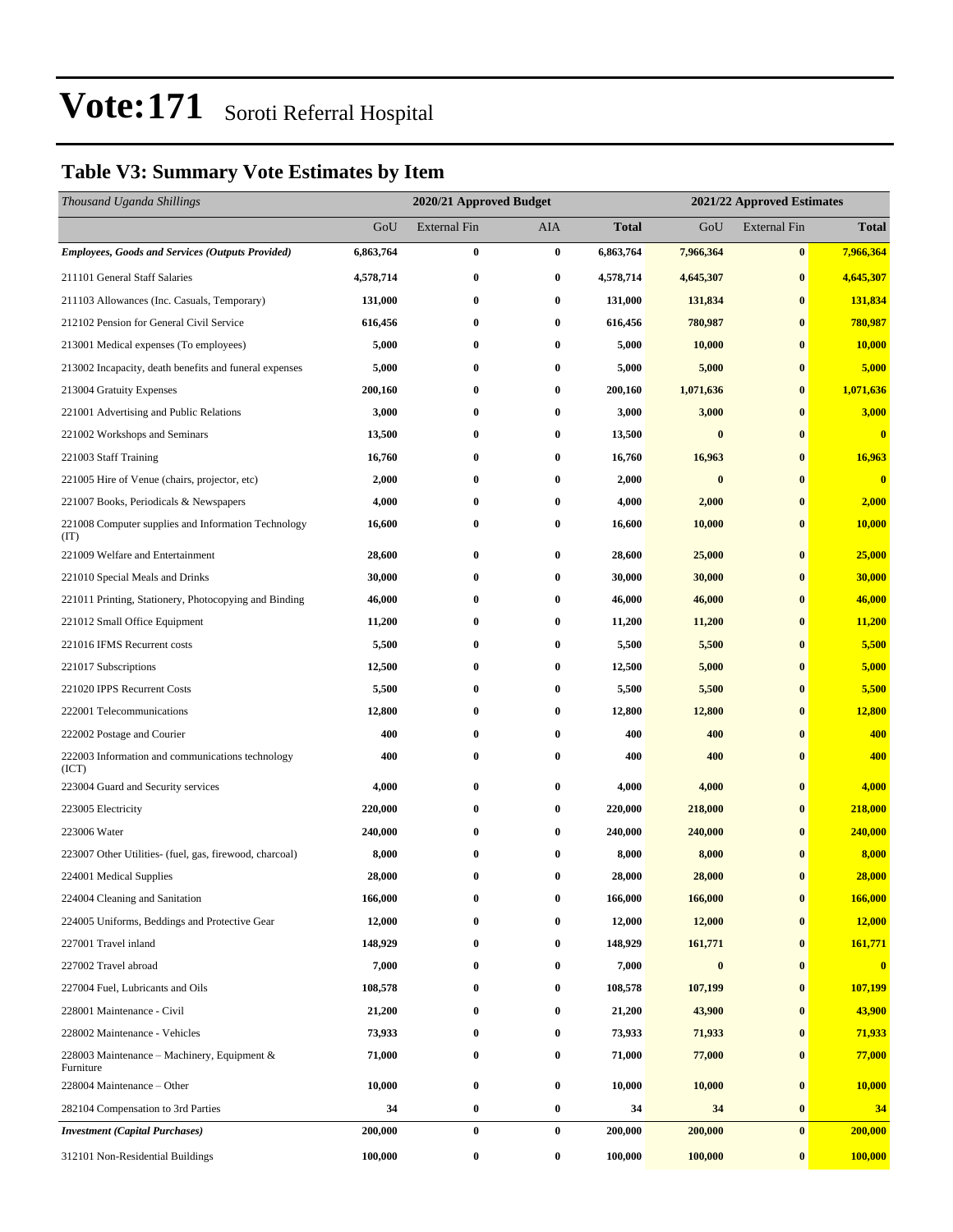| 312212 Medical Equipment                                     | 100.000   | $\bf{0}$     | $\bf{0}$     | 100.000   | 100,000   | $\mathbf{0}$ | 100,000                 |
|--------------------------------------------------------------|-----------|--------------|--------------|-----------|-----------|--------------|-------------------------|
| <b>Arrears</b>                                               | 317,771   | $\bf{0}$     | $\mathbf{0}$ | 317,771   | 47,064    | $\mathbf{0}$ | 47,064                  |
| 321608 General Public Service Pension arrears<br>(Budgeting) | 208,551   | $\bf{0}$     | $\bf{0}$     | 208,551   | $\bf{0}$  | $\mathbf{0}$ | $\overline{\mathbf{0}}$ |
| 321612 Water arrears (Budgeting)                             | 93,547    | $\bf{0}$     | $\mathbf{0}$ | 93,547    | $\bf{0}$  | $\mathbf{0}$ | $\overline{0}$          |
| 321617 Salary Arrears (Budgeting)                            | 15,674    | $\bf{0}$     | $\mathbf{0}$ | 15.674    | 47,064    | $\mathbf{0}$ | 47,064                  |
| <b>Grand Total Vote 171</b>                                  | 7,381,535 | $\bf{0}$     | $\bf{0}$     | 7,381,535 | 8,213,428 | $\bf{0}$     | 8,213,428               |
| <b>Total Excluding Arrears</b>                               | 7,063,764 | $\mathbf{0}$ | $\mathbf{0}$ | 7,063,764 | 8,166,364 | $\mathbf{0}$ | 8,166,364               |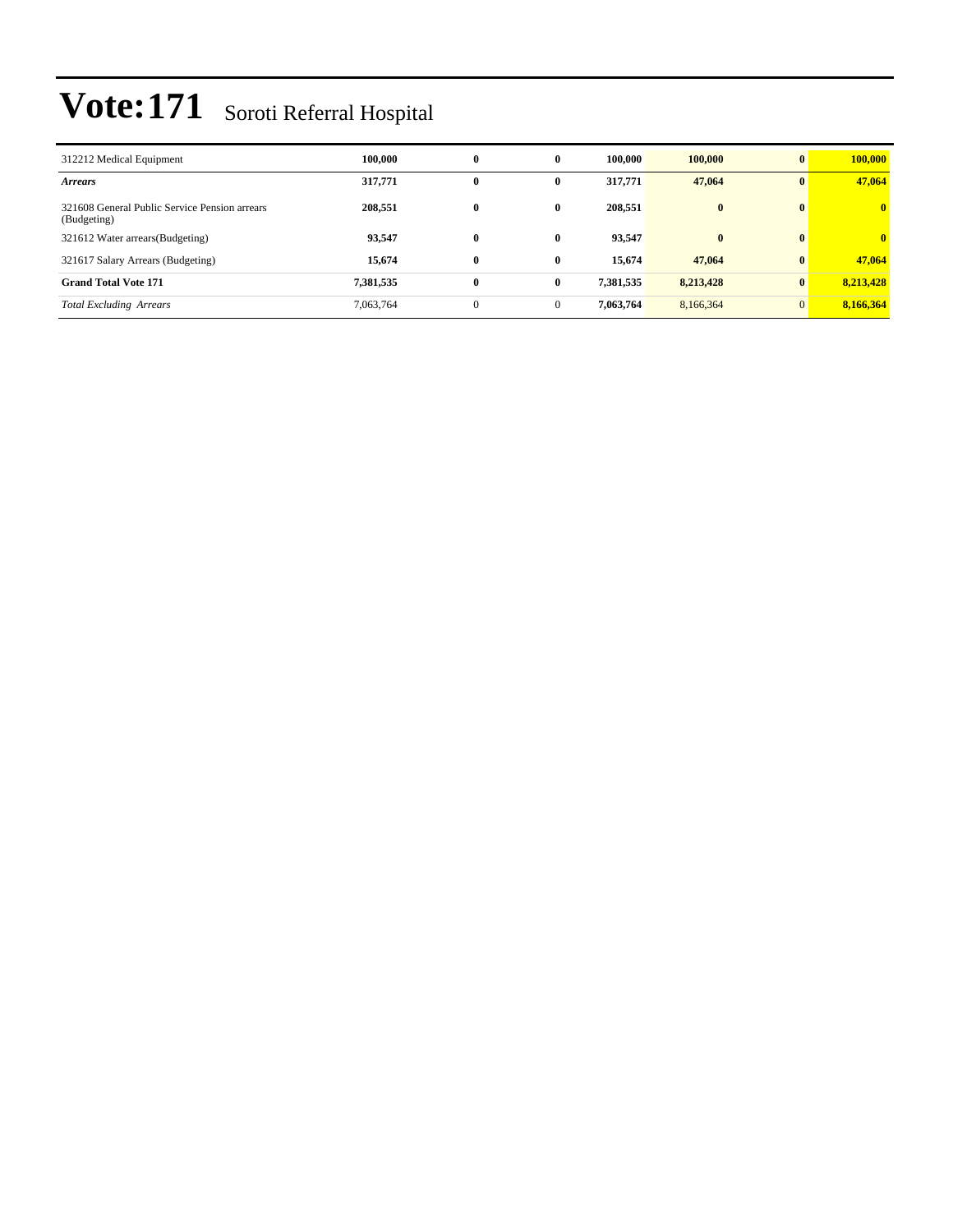#### **Table V4: Detailed Estimates by Sub-SubProgramme, Department,Project and Budget Output and Item**

#### *Sub-SubProgrammme 56 Regional Referral Hospital Services*

*Recurrent Budget Estimates*

#### **Department 01 Soroti Referral Hospital Services**

| Thousand Uganda Shillings                                |                  | 2020/21 Approved Budget |                  |              |                       | 2021/22 Approved Estimates |                         |
|----------------------------------------------------------|------------------|-------------------------|------------------|--------------|-----------------------|----------------------------|-------------------------|
| <b>Outputs Provided</b>                                  | Wage             | Non Wage                | <b>AIA</b>       | <b>Total</b> | Wage                  | Non Wage                   | <b>Total</b>            |
| <b>Budget Output 085601 Inpatient services</b>           |                  |                         |                  |              |                       |                            |                         |
| 211103 Allowances (Inc. Casuals, Temporary)              | $\boldsymbol{0}$ | 19,437                  | $\boldsymbol{0}$ | 19,437       | $\mathbf{0}$          | 19,437                     | 19,437                  |
| 213001 Medical expenses (To employees)                   | $\mathbf{0}$     | 926                     | $\boldsymbol{0}$ | 926          | $\mathbf{0}$          | 926                        | 926                     |
| 213002 Incapacity, death benefits and funeral expenses   | $\boldsymbol{0}$ | 3,429                   | $\mathbf{0}$     | 3,429        | $\mathbf{0}$          | 3,429                      | 3,429                   |
| 221002 Workshops and Seminars                            | $\boldsymbol{0}$ | 1,573                   | $\mathbf{0}$     | 1,573        | $\boldsymbol{0}$      | $\mathbf{0}$               | $\bf{0}$                |
| 221003 Staff Training                                    | $\boldsymbol{0}$ | 1,500                   | $\mathbf{0}$     | 1,500        | $\boldsymbol{0}$      | 1,500                      | 1,500                   |
| 221005 Hire of Venue (chairs, projector, etc)            | $\boldsymbol{0}$ | 519                     | $\boldsymbol{0}$ | 519          | $\boldsymbol{0}$      | $\mathbf{0}$               | $\bf{0}$                |
| 221007 Books, Periodicals & Newspapers                   | $\boldsymbol{0}$ | 500                     | $\mathbf{0}$     | 500          | $\mathbf{0}$          | 329                        | 329                     |
| 221008 Computer supplies and Information Technology (IT) | $\boldsymbol{0}$ | 3,862                   | $\mathbf{0}$     | 3,862        | $\mathbf{0}$          | 1,862                      | 1,862                   |
| 221009 Welfare and Entertainment                         | $\boldsymbol{0}$ | 8,800                   | $\boldsymbol{0}$ | 8,800        | $\boldsymbol{0}$      | 8,800                      | 8,800                   |
| 221010 Special Meals and Drinks                          | $\boldsymbol{0}$ | 5,372                   | $\boldsymbol{0}$ | 5,372        | $\boldsymbol{0}$      | 5,372                      | 5,372                   |
| 221011 Printing, Stationery, Photocopying and Binding    | $\boldsymbol{0}$ | 4,087                   | $\mathbf{0}$     | 4,087        | $\boldsymbol{0}$      | 4,087                      | 4,087                   |
| 221012 Small Office Equipment                            | $\mathbf{0}$     | 517                     | $\mathbf{0}$     | 517          | $\mathbf{0}$          | 517                        | 517                     |
| 222001 Telecommunications                                | $\boldsymbol{0}$ | 2,021                   | $\mathbf{0}$     | 2,021        | $\mathbf{0}$          | 2,021                      | 2,021                   |
| 222002 Postage and Courier                               | $\boldsymbol{0}$ | 163                     | $\boldsymbol{0}$ | 163          | $\boldsymbol{0}$      | 163                        | <b>163</b>              |
| 223004 Guard and Security services                       | $\boldsymbol{0}$ | 394                     | $\boldsymbol{0}$ | 394          | $\mathbf{0}$          | 394                        | 394                     |
| 223005 Electricity                                       | $\boldsymbol{0}$ | 16,867                  | $\mathbf{0}$     | 16,867       | $\boldsymbol{0}$      | 18,867                     | 18,867                  |
| 223006 Water                                             | $\mathbf{0}$     | 53,740                  | $\mathbf{0}$     | 53,740       | $\mathbf{0}$          | 53,740                     | 53,740                  |
| 223007 Other Utilities- (fuel, gas, firewood, charcoal)  | $\boldsymbol{0}$ | 2,202                   | $\mathbf{0}$     | 2,202        | $\mathbf{0}$          | 2,202                      | 2,202                   |
| 224004 Cleaning and Sanitation                           | $\boldsymbol{0}$ | 27,543                  | $\mathbf{0}$     | 27,543       | $\boldsymbol{0}$      | 27,543                     | 27,543                  |
| 224005 Uniforms, Beddings and Protective Gear            | $\boldsymbol{0}$ | 1,930                   | $\mathbf{0}$     | 1,930        | $\boldsymbol{0}$      | 1,930                      | 1,930                   |
| 227001 Travel inland                                     | $\boldsymbol{0}$ | 29,407                  | $\mathbf{0}$     | 29,407       | $\boldsymbol{0}$      | 29,578                     | 29,578                  |
| 227004 Fuel, Lubricants and Oils                         | $\mathbf{0}$     | 28,457                  | $\mathbf{0}$     | 28,457       | $\mathbf{0}$          | 28,457                     | 28,457                  |
| 228001 Maintenance - Civil                               | $\boldsymbol{0}$ | 4,660                   | $\mathbf{0}$     | 4,660        | $\mathbf{0}$          | 6,752                      | 6,752                   |
| 228002 Maintenance - Vehicles                            | $\boldsymbol{0}$ | 20,143                  | $\boldsymbol{0}$ | 20,143       | $\mathbf{0}$          | 20,143                     | 20,143                  |
| 228003 Maintenance - Machinery, Equipment & Furniture    | $\boldsymbol{0}$ | 2,946                   | $\mathbf{0}$     | 2,946        | $\mathbf{0}$          | 2,946                      | 2,946                   |
| 228004 Maintenance - Other                               | $\boldsymbol{0}$ | 2,216                   | $\boldsymbol{0}$ | 2,216        | $\boldsymbol{0}$      | 2,216                      | 2,216                   |
| <b>Total Cost of Budget Output 01</b>                    | 0                | 243,211                 | 0                | 243,211      | $\boldsymbol{\theta}$ | 243,211                    | 243,211                 |
| <b>Budget Output 085602 Outpatient services</b>          |                  |                         |                  |              |                       |                            |                         |
| 211103 Allowances (Inc. Casuals, Temporary)              | $\mathbf{0}$     | 18,301                  | $\mathbf{0}$     | 18,301       | $\mathbf{0}$          | 18,301                     | 18,301                  |
| 213001 Medical expenses (To employees)                   | $\overline{0}$   | 411                     | $\boldsymbol{0}$ | 411          | $\mathbf{0}$          | 411                        | 411                     |
| 213002 Incapacity, death benefits and funeral expenses   | $\mathbf{0}$     | 479                     | $\boldsymbol{0}$ | 479          | $\mathbf{0}$          | 479                        | 479                     |
| 221002 Workshops and Seminars                            | $\mathbf{0}$     | 1,228                   | $\mathbf{0}$     | 1,228        | $\boldsymbol{0}$      | $\boldsymbol{0}$           | $\bf{0}$                |
| 221003 Staff Training                                    | $\overline{0}$   | 1,920                   | $\overline{0}$   | 1,920        | $\mathbf{0}$          | 1,920                      | 1,920                   |
| 221005 Hire of Venue (chairs, projector, etc)            | $\boldsymbol{0}$ | 284                     | $\mathbf{0}$     | 284          | $\mathbf{0}$          | $\mathbf{0}$               | $\overline{\mathbf{0}}$ |
| 221007 Books, Periodicals & Newspapers                   | $\mathbf{0}$     | 484                     | $\overline{0}$   | 484          | $\mathbf{0}$          | 484                        | 484                     |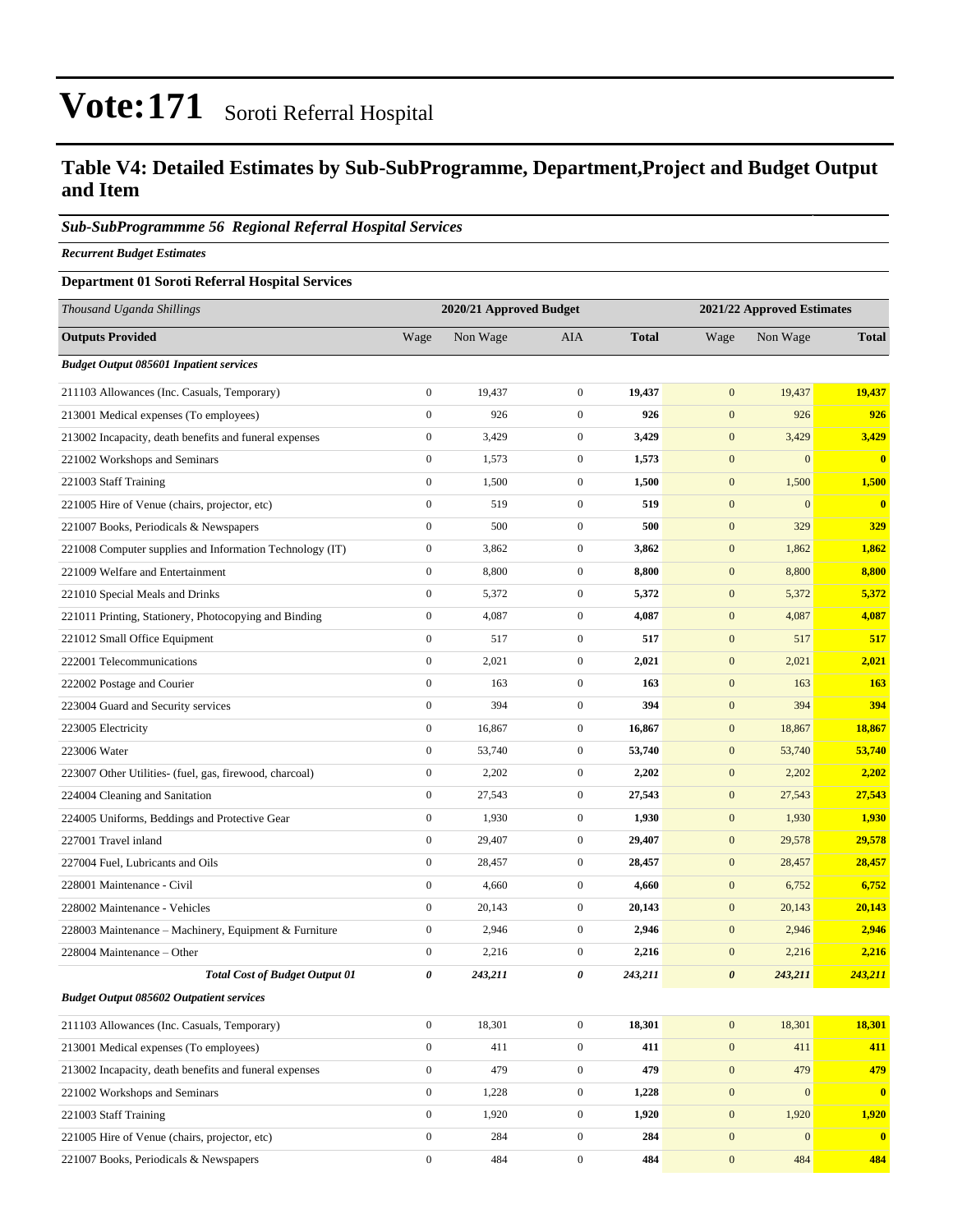| 221008 Computer supplies and Information Technology (IT)                         | $\boldsymbol{0}$                 | 843          | $\mathbf{0}$                         | 843          | $\boldsymbol{0}$                 | 843            | 843          |
|----------------------------------------------------------------------------------|----------------------------------|--------------|--------------------------------------|--------------|----------------------------------|----------------|--------------|
| 221009 Welfare and Entertainment                                                 | $\boldsymbol{0}$                 | 3,843        | $\boldsymbol{0}$                     | 3,843        | $\boldsymbol{0}$                 | 3,843          | 3,843        |
| 221010 Special Meals and Drinks                                                  | $\boldsymbol{0}$                 | 6,571        | $\boldsymbol{0}$                     | 6,571        | $\boldsymbol{0}$                 | 6,571          | 6,571        |
| 221011 Printing, Stationery, Photocopying and Binding                            | $\boldsymbol{0}$                 | 10,400       | $\boldsymbol{0}$                     | 10,400       | $\boldsymbol{0}$                 | 10,400         | 10,400       |
| 221012 Small Office Equipment                                                    | $\mathbf{0}$                     | 598          | $\boldsymbol{0}$                     | 598          | $\mathbf{0}$                     | 598            | 598          |
| 222001 Telecommunications                                                        | $\boldsymbol{0}$                 | 3,076        | $\boldsymbol{0}$                     | 3,076        | $\boldsymbol{0}$                 | 3,076          | 3,076        |
| 222002 Postage and Courier                                                       | $\mathbf{0}$                     | 73           | $\boldsymbol{0}$                     | 73           | $\mathbf{0}$                     | 73             | 73           |
| 223004 Guard and Security services                                               | $\boldsymbol{0}$                 | 262          | $\boldsymbol{0}$                     | 262          | $\mathbf{0}$                     | 262            | 262          |
| 223005 Electricity                                                               | $\boldsymbol{0}$                 | 11,141       | $\boldsymbol{0}$                     | 11,141       | $\mathbf{0}$                     | 11,141         | 11,141       |
| 223006 Water                                                                     | $\mathbf{0}$                     | 22,000       | $\boldsymbol{0}$                     | 22,000       | $\mathbf{0}$                     | 22,000         | 22,000       |
| 223007 Other Utilities- (fuel, gas, firewood, charcoal)                          | $\boldsymbol{0}$                 | 833          | $\boldsymbol{0}$                     | 833          | $\boldsymbol{0}$                 | 833            | 833          |
| 224004 Cleaning and Sanitation                                                   | $\boldsymbol{0}$                 | 21,812       | $\boldsymbol{0}$                     | 21,812       | $\boldsymbol{0}$                 | 21,812         | 21,812       |
| 224005 Uniforms, Beddings and Protective Gear                                    | $\boldsymbol{0}$                 | 1,973        | $\boldsymbol{0}$                     | 1,973        | $\mathbf{0}$                     | 1,973          | 1,973        |
| 227001 Travel inland                                                             | $\boldsymbol{0}$                 | 16,816       | $\boldsymbol{0}$                     | 16,816       | $\boldsymbol{0}$                 | 16,816         | 16,816       |
| 227004 Fuel, Lubricants and Oils                                                 | $\mathbf{0}$                     | 18,557       | $\boldsymbol{0}$                     | 18,557       | $\mathbf{0}$                     | 18,557         | 18,557       |
| 228001 Maintenance - Civil                                                       | $\boldsymbol{0}$                 | 6,440        | $\boldsymbol{0}$                     | 6,440        | $\boldsymbol{0}$                 | 7,952          | 7,952        |
| 228002 Maintenance - Vehicles                                                    | $\mathbf{0}$                     | 12,674       | $\boldsymbol{0}$                     | 12,674       | $\mathbf{0}$                     | 12,674         | 12,674       |
| 228003 Maintenance - Machinery, Equipment & Furniture                            | $\boldsymbol{0}$                 | 2,726        | $\boldsymbol{0}$                     | 2,726        | $\mathbf{0}$                     | 2,726          | 2,726        |
| 228004 Maintenance - Other                                                       | $\boldsymbol{0}$                 | 2,217        | $\boldsymbol{0}$                     | 2,217        | $\boldsymbol{0}$                 | 2,217          | 2,217        |
| 282104 Compensation to 3rd Parties                                               | $\boldsymbol{0}$                 | 34           | $\boldsymbol{0}$                     | 34           | $\boldsymbol{0}$                 | 34             | 34           |
| <b>Total Cost of Budget Output 02</b>                                            | 0                                | 165,996      | 0                                    | 165,996      | $\boldsymbol{\theta}$            | 165,996        | 165,996      |
|                                                                                  |                                  |              |                                      |              |                                  |                |              |
| <b>Budget Output 085603 Medicines and health supplies procured and dispensed</b> |                                  |              |                                      |              |                                  |                |              |
| 211103 Allowances (Inc. Casuals, Temporary)                                      | $\boldsymbol{0}$                 | 7,698        | $\boldsymbol{0}$                     | 7,698        | $\mathbf{0}$                     | 7,698          | 7,698        |
| 213001 Medical expenses (To employees)                                           | $\boldsymbol{0}$                 | 531          | $\boldsymbol{0}$                     | 531          | $\mathbf{0}$                     | 531            | 531          |
| 213002 Incapacity, death benefits and funeral expenses                           | $\boldsymbol{0}$                 | 109          | $\boldsymbol{0}$                     | 109          | $\mathbf{0}$                     | 109            | <b>109</b>   |
| 221001 Advertising and Public Relations                                          | $\boldsymbol{0}$                 | 304          | $\boldsymbol{0}$                     | 304          | $\boldsymbol{0}$                 | 304            | 304          |
| 221002 Workshops and Seminars                                                    | $\boldsymbol{0}$                 | 307          | $\boldsymbol{0}$                     | 307          | $\boldsymbol{0}$                 | $\overline{0}$ | $\bf{0}$     |
| 221003 Staff Training                                                            | $\mathbf{0}$                     | 480          | $\boldsymbol{0}$                     | 480          | $\mathbf{0}$                     | 480            | 480          |
| 221005 Hire of Venue (chairs, projector, etc)                                    | $\boldsymbol{0}$                 | 71           | $\boldsymbol{0}$                     | 71           | $\mathbf{0}$                     | $\mathbf{0}$   | $\mathbf{0}$ |
| 221007 Books, Periodicals & Newspapers                                           | $\mathbf{0}$                     | 121          | $\boldsymbol{0}$                     | 121          | $\mathbf{0}$                     | $\overline{0}$ | $\bf{0}$     |
| 221008 Computer supplies and Information Technology (IT)                         | $\mathbf{0}$                     | 425          | $\mathbf{0}$                         | 425          | $\boldsymbol{0}$                 | 425            | 425          |
| 221009 Welfare and Entertainment                                                 | $\boldsymbol{0}$                 | 1,421        | $\boldsymbol{0}$                     | 1,421        | $\boldsymbol{0}$                 | 1,421          | 1,421        |
| 221010 Special Meals and Drinks                                                  | $\boldsymbol{0}$                 | 1,771        | $\boldsymbol{0}$                     | 1,771        | $\boldsymbol{0}$                 | 1,771          | 1,771        |
| 221011 Printing, Stationery, Photocopying and Binding                            | $\mathbf{0}$                     | 2,600        | $\boldsymbol{0}$                     | 2,600        | $\mathbf{0}$                     | 2,600          | 2,600        |
| 221012 Small Office Equipment                                                    | $\boldsymbol{0}$                 | 149          | $\overline{0}$                       | 149          | $\boldsymbol{0}$                 | 149            | 149          |
| 222001 Telecommunications                                                        | $\boldsymbol{0}$                 | 233          | $\overline{0}$                       | 233          | $\mathbf{0}$                     | 233            | 233          |
| 222002 Postage and Courier                                                       | $\boldsymbol{0}$                 | 18           | $\boldsymbol{0}$                     | 18           | $\boldsymbol{0}$                 | 18             | <b>18</b>    |
| 223004 Guard and Security services                                               | $\boldsymbol{0}$                 | 66           | $\boldsymbol{0}$                     | 66           | $\boldsymbol{0}$                 | 66             | 66           |
| 223005 Electricity                                                               | $\mathbf{0}$                     | 8,526        | $\boldsymbol{0}$                     | 8,526        | $\mathbf{0}$                     | 8,526          | 8,526        |
| 223006 Water                                                                     | $\mathbf{0}$                     | 5,750        | $\boldsymbol{0}$                     | 5,750        | $\boldsymbol{0}$                 | 5,750          | 5,750        |
| 223007 Other Utilities- (fuel, gas, firewood, charcoal)                          | $\boldsymbol{0}$                 | 214          | $\overline{0}$                       | 214          | $\mathbf{0}$                     | 214            | 214          |
| 224004 Cleaning and Sanitation                                                   | $\boldsymbol{0}$                 | 6,932        | $\overline{0}$                       | 6,932        | $\mathbf{0}$                     | 6,932          | 6,932        |
|                                                                                  | $\boldsymbol{0}$                 | 708          | $\boldsymbol{0}$                     | 708          | $\boldsymbol{0}$                 | 708            | 708          |
| 224005 Uniforms, Beddings and Protective Gear<br>227001 Travel inland            |                                  |              |                                      |              |                                  |                |              |
|                                                                                  |                                  |              |                                      |              |                                  |                |              |
| 227004 Fuel, Lubricants and Oils                                                 | $\mathbf{0}$<br>$\boldsymbol{0}$ | 2,655<br>300 | $\boldsymbol{0}$<br>$\boldsymbol{0}$ | 2,655<br>300 | $\mathbf{0}$<br>$\boldsymbol{0}$ | 2,726<br>421   | 2,726<br>421 |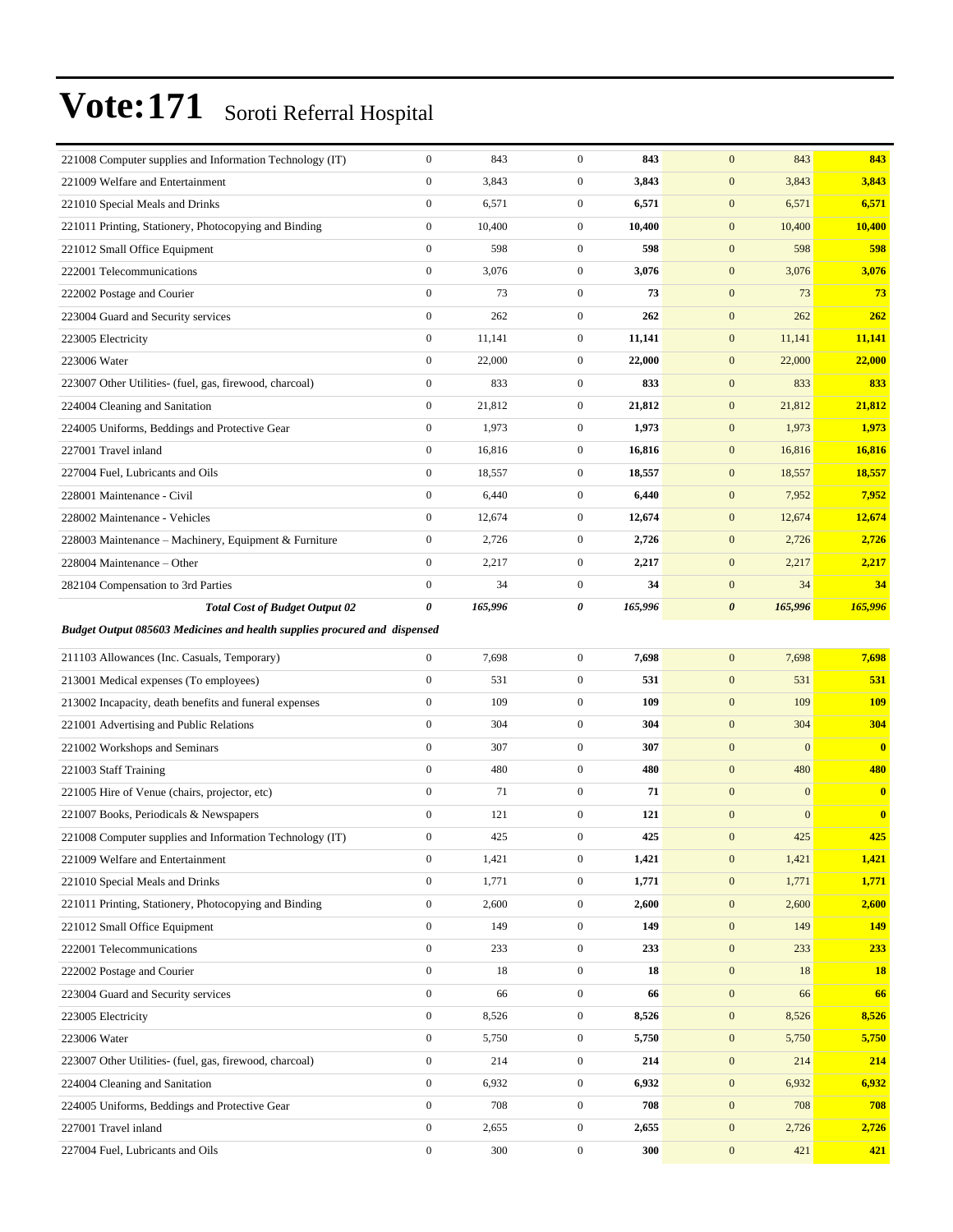| 228001 Maintenance - Civil                                    | $\mathbf{0}$          | 109              | $\mathbf{0}$     | 109       | $\mathbf{0}$          | 416              | 416          |
|---------------------------------------------------------------|-----------------------|------------------|------------------|-----------|-----------------------|------------------|--------------|
| <b>Total Cost of Budget Output 03</b>                         | $\boldsymbol{\theta}$ | 41,499           | 0                | 41,499    | $\boldsymbol{\theta}$ | 41,499           | 41,499       |
| <b>Budget Output 085604 Diagnostic services</b>               |                       |                  |                  |           |                       |                  |              |
| 211103 Allowances (Inc. Casuals, Temporary)                   | $\overline{0}$        | 11,137           | $\mathbf{0}$     | 11,137    | $\mathbf{0}$          | 11,621           | 11,621       |
| 213001 Medical expenses (To employees)                        | $\mathbf{0}$          | 890              | $\mathbf{0}$     | 890       | $\mathbf{0}$          | 890              | 890          |
| 213002 Incapacity, death benefits and funeral expenses        | $\boldsymbol{0}$      | 437              | $\mathbf{0}$     | 437       | $\mathbf{0}$          | 437              | 437          |
| 221001 Advertising and Public Relations                       | $\boldsymbol{0}$      | 1,642            | $\mathbf{0}$     | 1,642     | $\mathbf{0}$          | 1,642            | 1,642        |
| 221002 Workshops and Seminars                                 | $\mathbf{0}$          | 1,228            | $\mathbf{0}$     | 1,228     | $\mathbf{0}$          | $\mathbf{0}$     | $\mathbf{0}$ |
| 221003 Staff Training                                         | $\overline{0}$        | $\overline{0}$   | $\mathbf{0}$     | $\bf{0}$  | $\mathbf{0}$          | 484              | 484          |
| 221005 Hire of Venue (chairs, projector, etc)                 | $\overline{0}$        | 484              | $\mathbf{0}$     | 484       | $\mathbf{0}$          | $\Omega$         | $\bf{0}$     |
| 221007 Books, Periodicals & Newspapers                        | $\mathbf{0}$          | 484              | $\mathbf{0}$     | 484       | $\mathbf{0}$          | $\overline{0}$   | $\bf{0}$     |
| 221008 Computer supplies and Information Technology (IT)      | $\boldsymbol{0}$      | 3,843            | $\boldsymbol{0}$ | 3,843     | $\mathbf{0}$          | 3,843            | 3,843        |
| 221009 Welfare and Entertainment                              | $\boldsymbol{0}$      | 4,971            | $\mathbf{0}$     | 4,971     | $\mathbf{0}$          | 4,971            | 4,971        |
| 221010 Special Meals and Drinks                               | $\overline{0}$        | 8,571            | $\mathbf{0}$     | 8,571     | $\mathbf{0}$          | 8,571            | 8,571        |
| 221011 Printing, Stationery, Photocopying and Binding         | $\overline{0}$        | 10,200           | $\overline{0}$   | 10,200    | $\mathbf{0}$          | 10,200           | 10,200       |
| 221012 Small Office Equipment                                 | $\mathbf{0}$          | 598              | $\boldsymbol{0}$ | 598       | $\mathbf{0}$          | 598              | 598          |
| 222001 Telecommunications                                     | $\boldsymbol{0}$      | 3,076            | $\mathbf{0}$     | 3,076     | $\mathbf{0}$          | 3,076            | 3,076        |
| 222002 Postage and Courier                                    | $\boldsymbol{0}$      | 73               | $\boldsymbol{0}$ | 73        | $\mathbf{0}$          | 73               | 73           |
| 223004 Guard and Security services                            | $\mathbf{0}$          | 262              | $\overline{0}$   | 262       | $\mathbf{0}$          | 262              | 262          |
| 223005 Electricity                                            | $\mathbf{0}$          | 25,532           | $\mathbf{0}$     | 25,532    | $\mathbf{0}$          | 25,532           | 25,532       |
| 223006 Water                                                  | $\mathbf{0}$          | 17,000           | $\mathbf{0}$     | 17,000    | $\mathbf{0}$          | 17,000           | 17,000       |
| 223007 Other Utilities- (fuel, gas, firewood, charcoal)       | $\boldsymbol{0}$      | 831              | $\mathbf{0}$     | 831       | $\mathbf{0}$          | 831              | 831          |
| 224004 Cleaning and Sanitation                                | $\boldsymbol{0}$      | 17,875           | $\mathbf{0}$     | 17,875    | $\mathbf{0}$          | 17,875           | 17,875       |
| 224005 Uniforms, Beddings and Protective Gear                 | $\overline{0}$        | 1,973            | $\mathbf{0}$     | 1,973     | $\mathbf{0}$          | 1,973            | 1,973        |
| 227001 Travel inland                                          | $\overline{0}$        | 18,679           | $\mathbf{0}$     | 18,679    | $\mathbf{0}$          | 18,679           | 18,679       |
| 227004 Fuel, Lubricants and Oils                              | $\boldsymbol{0}$      | 14,149           | $\mathbf{0}$     | 14,149    | $\mathbf{0}$          | 14,149           | 14,149       |
| 228001 Maintenance - Civil                                    | $\boldsymbol{0}$      | 5,791            | $\boldsymbol{0}$ | 5,791     | $\mathbf{0}$          | 7,019            | 7,019        |
| 228002 Maintenance - Vehicles                                 | $\boldsymbol{0}$      | 9,943            | $\mathbf{0}$     | 9,943     | $\mathbf{0}$          | 9,943            | 9,943        |
| 228003 Maintenance - Machinery, Equipment & Furniture         | $\overline{0}$        | 4,726            | $\overline{0}$   | 4,726     | $\mathbf{0}$          | 4,726            | 4,726        |
| 228004 Maintenance - Other                                    | $\mathbf{0}$          | 1,600            | $\overline{0}$   | 1,600     | $\overline{0}$        | 1,600            | 1,600        |
| <b>Total Cost of Budget Output 04</b>                         | 0                     | 165,996          | 0                | 165,996   | $\boldsymbol{\theta}$ | 165,996          | 165,996      |
| Budget Output 085605 Hospital Management and support services |                       |                  |                  |           |                       |                  |              |
| 211101 General Staff Salaries                                 | 4,578,714             | $\boldsymbol{0}$ | $\boldsymbol{0}$ | 4,578,714 | 4,645,307             | $\boldsymbol{0}$ | 4,645,307    |
| 211103 Allowances (Inc. Casuals, Temporary)                   | $\boldsymbol{0}$      | 61,539           | $\boldsymbol{0}$ | 61,539    | $\boldsymbol{0}$      | 62,889           | 62,889       |
| 212102 Pension for General Civil Service                      | $\mathbf{0}$          | 616,456          | $\boldsymbol{0}$ | 616,456   | $\boldsymbol{0}$      | 780,987          | 780,987      |
| 213001 Medical expenses (To employees)                        | $\boldsymbol{0}$      | 1,181            | $\mathbf{0}$     | 1,181     | $\boldsymbol{0}$      | 6,181            | 6,181        |
| 213002 Incapacity, death benefits and funeral expenses        | $\mathbf{0}$          | 328              | $\boldsymbol{0}$ | 328       | $\boldsymbol{0}$      | 328              | 328          |
| 213004 Gratuity Expenses                                      | $\mathbf{0}$          | 200,160          | $\boldsymbol{0}$ | 200,160   | $\mathbf{0}$          | 1,071,636        | 1,071,636    |
| 221001 Advertising and Public Relations                       | $\boldsymbol{0}$      | 232              | $\boldsymbol{0}$ | 232       | $\boldsymbol{0}$      | 232              | 232          |
| 221002 Workshops and Seminars                                 | $\mathbf{0}$          | 50               | $\mathbf{0}$     | 50        | $\mathbf{0}$          | $\mathbf{0}$     | $\mathbf{0}$ |
| 221003 Staff Training                                         | $\boldsymbol{0}$      | 2,900            | $\mathbf{0}$     | 2,900     | $\boldsymbol{0}$      | 9,895            | 9,895        |
| 221005 Hire of Venue (chairs, projector, etc)                 | $\boldsymbol{0}$      | 500              | $\boldsymbol{0}$ | 500       | $\boldsymbol{0}$      | $\mathbf{0}$     | $\bf{0}$     |
| 221007 Books, Periodicals & Newspapers                        | $\mathbf{0}$          | 1,404            | $\boldsymbol{0}$ | 1,404     | $\boldsymbol{0}$      | 404              | 404          |
| 221008 Computer supplies and Information Technology (IT)      | $\boldsymbol{0}$      | 6,778            | $\boldsymbol{0}$ | 6,778     | $\boldsymbol{0}$      | 178              | 178          |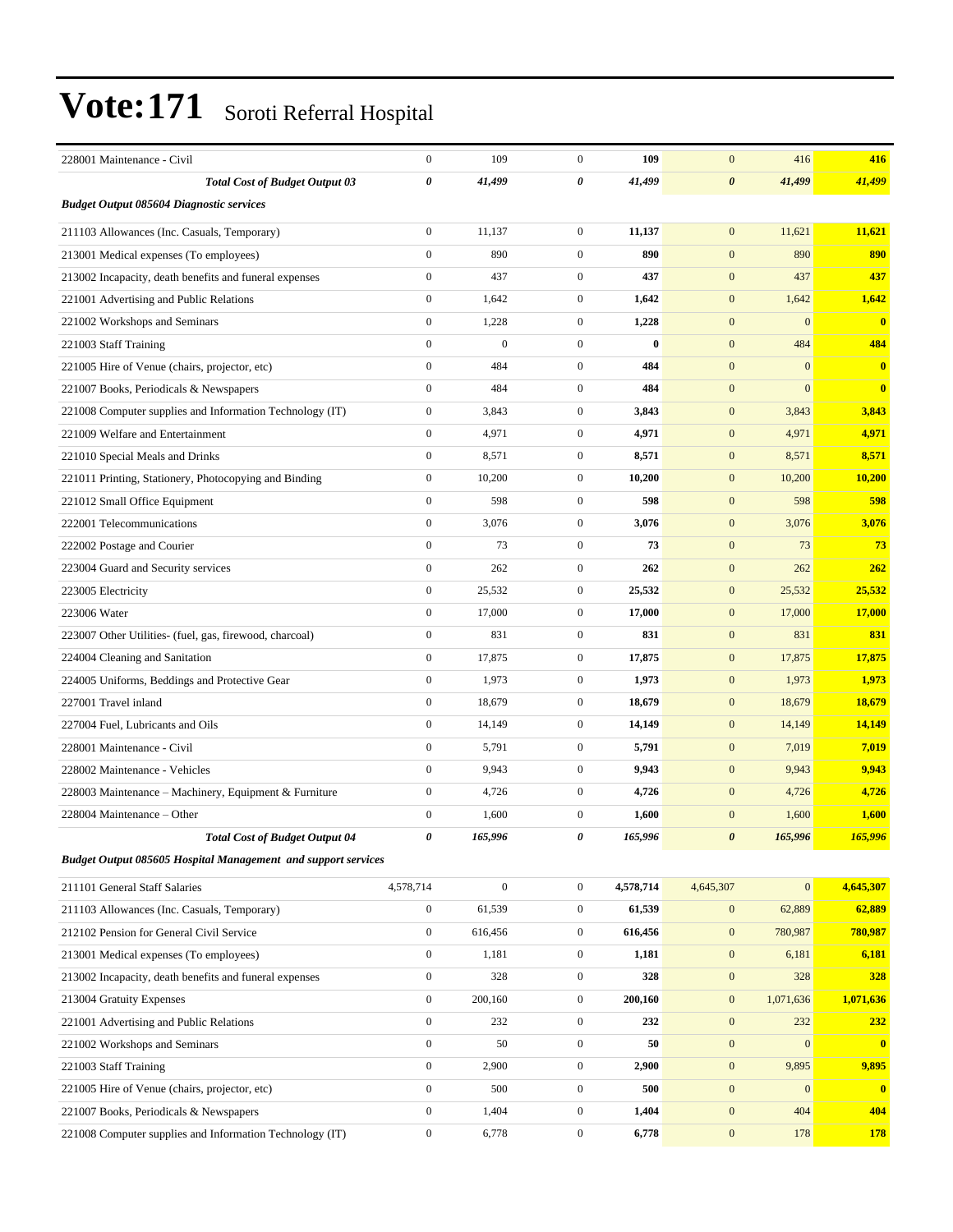| 221009 Welfare and Entertainment                                   | $\boldsymbol{0}$ | 6,721     | $\overline{0}$   | 6,721     | $\mathbf{0}$     | 3,121            | 3,121        |
|--------------------------------------------------------------------|------------------|-----------|------------------|-----------|------------------|------------------|--------------|
| 221010 Special Meals and Drinks                                    | $\boldsymbol{0}$ | 5,371     | $\mathbf{0}$     | 5,371     | $\mathbf{0}$     | 5,371            | 5,371        |
| 221011 Printing, Stationery, Photocopying and Binding              | $\boldsymbol{0}$ | 9,613     | $\mathbf{0}$     | 9,613     | $\mathbf{0}$     | 7,613            | 7,613        |
| 221012 Small Office Equipment                                      | $\boldsymbol{0}$ | 3,048     | $\mathbf{0}$     | 3,048     | $\mathbf{0}$     | 3,048            | 3,048        |
| 221016 IFMS Recurrent costs                                        | $\mathbf{0}$     | 5,500     | $\overline{0}$   | 5,500     | $\mathbf{0}$     | 5,500            | 5,500        |
| 221017 Subscriptions                                               | $\boldsymbol{0}$ | 12,000    | $\mathbf{0}$     | 12,000    | $\mathbf{0}$     | 4,500            | 4,500        |
| 222001 Telecommunications                                          | $\boldsymbol{0}$ | 2,128     | $\mathbf{0}$     | 2,128     | $\mathbf{0}$     | 2,128            | 2,128        |
| 222002 Postage and Courier                                         | $\boldsymbol{0}$ | 55        | $\mathbf{0}$     | 55        | $\mathbf{0}$     | 55               | 55           |
| 223004 Guard and Security services                                 | $\boldsymbol{0}$ | 2,884     | $\mathbf{0}$     | 2,884     | $\mathbf{0}$     | 2,884            | 2,884        |
| 223005 Electricity                                                 | $\boldsymbol{0}$ | 139,863   | $\mathbf{0}$     | 139,863   | $\mathbf{0}$     | 137,863          | 137,863      |
| 223006 Water                                                       | $\boldsymbol{0}$ | 129,910   | $\mathbf{0}$     | 129,910   | $\mathbf{0}$     | 129,910          | 129,910      |
| 223007 Other Utilities- (fuel, gas, firewood, charcoal)            | $\boldsymbol{0}$ | 3,000     | $\overline{0}$   | 3,000     | $\mathbf{0}$     | 3,000            | 3,000        |
| 224001 Medical Supplies                                            | $\boldsymbol{0}$ | 28,000    | $\mathbf{0}$     | 28,000    | $\mathbf{0}$     | 28,000           | 28,000       |
| 224004 Cleaning and Sanitation                                     | $\boldsymbol{0}$ | 76,973    | $\overline{0}$   | 76,973    | $\mathbf{0}$     | 76,973           | 76,973       |
| 224005 Uniforms, Beddings and Protective Gear                      | $\mathbf{0}$     | 2,000     | $\mathbf{0}$     | 2,000     | $\mathbf{0}$     | 2,000            | 2,000        |
| 227001 Travel inland                                               | $\boldsymbol{0}$ | 32,880    | $\mathbf{0}$     | 32,880    | $\mathbf{0}$     | 32,880           | 32,880       |
| 227002 Travel abroad                                               | $\boldsymbol{0}$ | 6,800     | $\overline{0}$   | 6,800     | $\mathbf{0}$     | $\mathbf{0}$     | $\bf{0}$     |
| 227004 Fuel, Lubricants and Oils                                   | $\boldsymbol{0}$ | 22,857    | $\mathbf{0}$     | 22,857    | $\mathbf{0}$     | 21,857           | 21,857       |
| 228001 Maintenance - Civil                                         | $\boldsymbol{0}$ | 1,200     | $\mathbf{0}$     | 1,200     | $\mathbf{0}$     | 18,905           | 18,905       |
| 228002 Maintenance - Vehicles                                      | $\mathbf{0}$     | 18,974    | $\mathbf{0}$     | 18,974    | $\mathbf{0}$     | 18,974           | 18,974       |
| 228003 Maintenance - Machinery, Equipment & Furniture              | $\boldsymbol{0}$ | 603       | $\mathbf{0}$     | 603       | $\mathbf{0}$     | 603              | 603          |
| 228004 Maintenance – Other                                         | $\boldsymbol{0}$ | 3,842     | $\mathbf{0}$     | 3,842     | $\boldsymbol{0}$ | 3,842            | 3,842        |
|                                                                    | 4,578,714        |           | 0                | 5,984,465 | 4,645,307        | 2,441,758        |              |
| <b>Total Cost of Budget Output 05</b>                              |                  | 1,405,751 |                  |           |                  |                  | 7,087,065    |
| <b>Budget Output 085606 Prevention and rehabilitation services</b> |                  |           |                  |           |                  |                  |              |
| 211103 Allowances (Inc. Casuals, Temporary)                        | $\boldsymbol{0}$ | 4,354     | $\mathbf{0}$     | 4,354     | $\mathbf{0}$     | 4,354            | 4,354        |
| 213001 Medical expenses (To employees)                             | $\boldsymbol{0}$ | 531       | $\overline{0}$   | 531       | $\mathbf{0}$     | 531              | 531          |
| 213002 Incapacity, death benefits and funeral expenses             | $\boldsymbol{0}$ | 109       | $\mathbf{0}$     | 109       | $\mathbf{0}$     | 109              | <b>109</b>   |
| 221001 Advertising and Public Relations                            | $\boldsymbol{0}$ | 411       | $\overline{0}$   | 411       | $\boldsymbol{0}$ | 411              | 411          |
| 221002 Workshops and Seminars                                      | $\mathbf{0}$     | 307       | $\overline{0}$   | 307       | $\mathbf{0}$     | $\mathbf{0}$     | $\mathbf{0}$ |
| 221003 Staff Training                                              | $\mathbf{0}$     | 480       | $\overline{0}$   | 480       | $\mathbf{0}$     | 601              | 601          |
| 221005 Hire of Venue (chairs, projector, etc)                      | $\mathbf{0}$     | 71        | $\overline{0}$   | 71        | $\mathbf{0}$     | $\mathbf{0}$     | $\bf{0}$     |
| 221007 Books, Periodicals & Newspapers                             | $\boldsymbol{0}$ | 121       | $\overline{0}$   | 121       | $\mathbf{0}$     | $\boldsymbol{0}$ | $\bf{0}$     |
| 221008 Computer supplies and Information Technology (IT)           | $\boldsymbol{0}$ | 425       | $\boldsymbol{0}$ | 425       | $\boldsymbol{0}$ | 425              | 425          |
| 221009 Welfare and Entertainment                                   | $\boldsymbol{0}$ | 1,421     | $\boldsymbol{0}$ | 1,421     | $\mathbf{0}$     | 1,421            | 1,421        |
| 221010 Special Meals and Drinks                                    | $\boldsymbol{0}$ | 1,171     | $\boldsymbol{0}$ | 1,171     | $\mathbf{0}$     | 1,171            | 1,171        |
| 221011 Printing, Stationery, Photocopying and Binding              | $\boldsymbol{0}$ | 2,600     | $\boldsymbol{0}$ | 2,600     | $\mathbf{0}$     | 2,600            | 2,600        |
| 221012 Small Office Equipment                                      | $\boldsymbol{0}$ | 1,149     | $\mathbf{0}$     | 1,149     | $\mathbf{0}$     | 1,149            | 1,149        |
| 222001 Telecommunications                                          | $\boldsymbol{0}$ | 287       | $\boldsymbol{0}$ | 287       | $\mathbf{0}$     | 287              | 287          |
| 222002 Postage and Courier                                         | $\boldsymbol{0}$ | 18        | $\boldsymbol{0}$ | 18        | $\mathbf{0}$     | 18               | <b>18</b>    |
| 223004 Guard and Security services                                 | $\boldsymbol{0}$ | 66        | $\boldsymbol{0}$ | 66        | $\mathbf{0}$     | 66               | 66           |
| 223005 Electricity                                                 | $\boldsymbol{0}$ | 7,526     | $\boldsymbol{0}$ | 7,526     | $\mathbf{0}$     | 7,526            | 7,526        |
| 223006 Water                                                       | $\boldsymbol{0}$ | 5,850     | $\mathbf{0}$     | 5,850     | $\mathbf{0}$     | 5,850            | 5,850        |
| 224004 Cleaning and Sanitation                                     | $\boldsymbol{0}$ | 6,932     | $\boldsymbol{0}$ | 6,932     | $\mathbf{0}$     | 6,932            | 6,932        |
| 224005 Uniforms, Beddings and Protective Gear                      | $\boldsymbol{0}$ | 708       | $\boldsymbol{0}$ | 708       | $\mathbf{0}$     | 708              | 708          |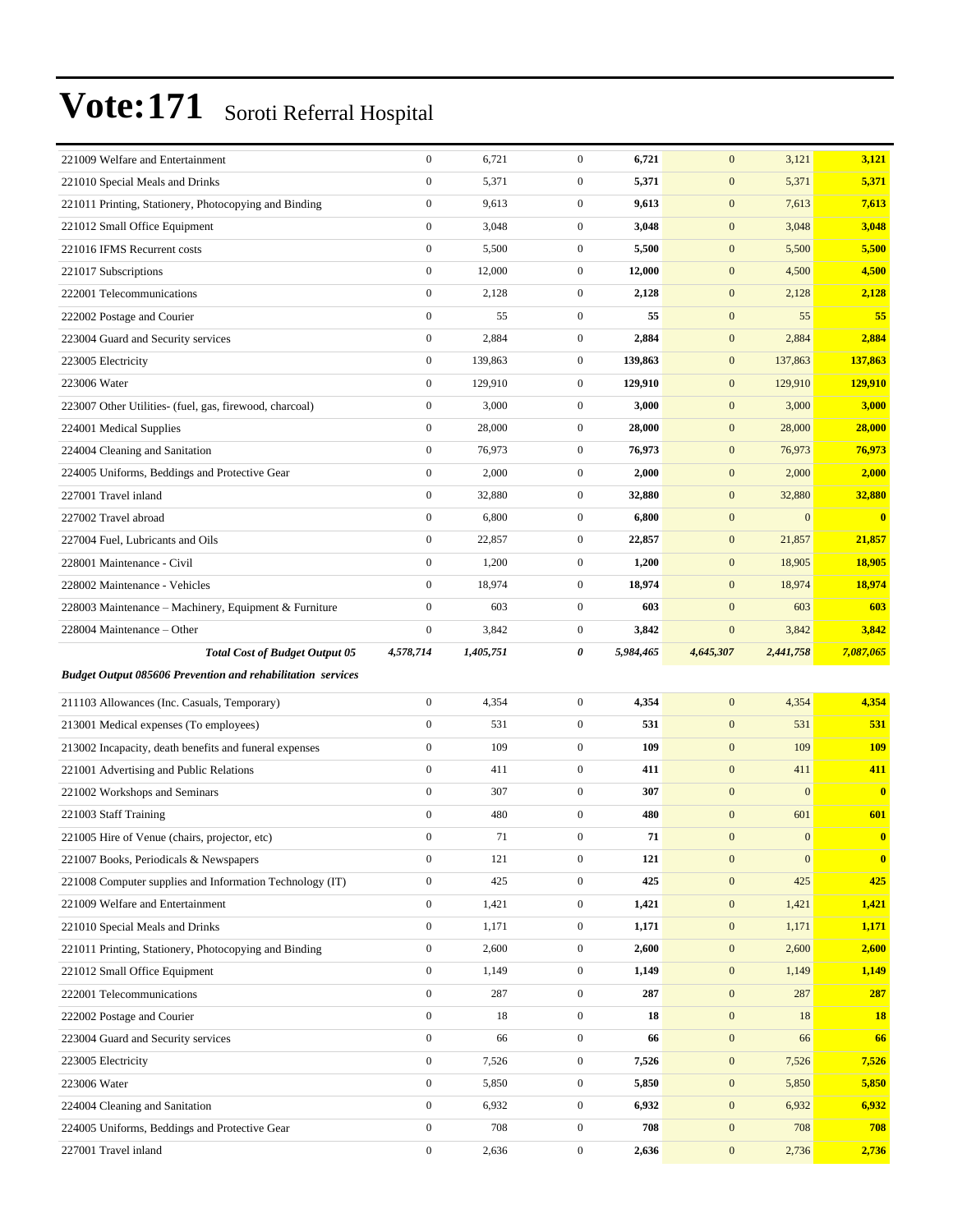| 227002 Travel abroad                                           | $\boldsymbol{0}$      | 100              | $\mathbf{0}$     | 100       | $\mathbf{0}$          | $\mathbf{0}$ | $\mathbf{0}$            |
|----------------------------------------------------------------|-----------------------|------------------|------------------|-----------|-----------------------|--------------|-------------------------|
| 227004 Fuel, Lubricants and Oils                               | $\boldsymbol{0}$      | 3,100            | $\mathbf{0}$     | 3,100     | $\mathbf{0}$          | 3,100        | 3,100                   |
| 228001 Maintenance - Civil                                     | $\boldsymbol{0}$      | $\boldsymbol{0}$ | $\overline{0}$   | $\bf{0}$  | $\boldsymbol{0}$      | 378          | 378                     |
| 228002 Maintenance - Vehicles                                  | $\boldsymbol{0}$      | 1,000            | $\mathbf{0}$     | 1,000     | $\mathbf{0}$          | 1,000        | 1,000                   |
| 228004 Maintenance - Other                                     | $\overline{0}$        | 125              | $\mathbf{0}$     | 125       | $\mathbf{0}$          | 125          | 125                     |
| <b>Total Cost of Budget Output 06</b>                          | $\boldsymbol{\theta}$ | 41,499           | 0                | 41,499    | $\boldsymbol{\theta}$ | 41,499       | 41,499                  |
| <b>Budget Output 085607 Immunisation Services</b>              |                       |                  |                  |           |                       |              |                         |
| 211103 Allowances (Inc. Casuals, Temporary)                    | $\boldsymbol{0}$      | 2,534            | $\overline{0}$   | 2,534     | $\mathbf{0}$          | 2,534        | 2,534                   |
| 213001 Medical expenses (To employees)                         | $\boldsymbol{0}$      | 531              | $\overline{0}$   | 531       | $\mathbf{0}$          | 531          | 531                     |
| 213002 Incapacity, death benefits and funeral expenses         | $\mathbf{0}$          | 109              | $\mathbf{0}$     | 109       | $\mathbf{0}$          | 109          | <b>109</b>              |
| 221001 Advertising and Public Relations                        | $\mathbf{0}$          | 411              | $\overline{0}$   | 411       | $\mathbf{0}$          | 411          | 411                     |
| 221002 Workshops and Seminars                                  | $\mathbf{0}$          | 307              | $\overline{0}$   | 307       | $\mathbf{0}$          | $\mathbf{0}$ | $\overline{\mathbf{0}}$ |
| 221003 Staff Training                                          | $\mathbf{0}$          | 480              | $\mathbf{0}$     | 480       | $\mathbf{0}$          | 583          | 583                     |
| 221005 Hire of Venue (chairs, projector, etc)                  | $\boldsymbol{0}$      | 71               | $\overline{0}$   | 71        | $\mathbf{0}$          | $\mathbf{0}$ | $\overline{\mathbf{0}}$ |
| 221007 Books, Periodicals & Newspapers                         | $\mathbf{0}$          | 886              | $\mathbf{0}$     | 886       | $\mathbf{0}$          | 783          | 783                     |
| 221008 Computer supplies and Information Technology (IT)       | $\mathbf{0}$          | 425              | $\overline{0}$   | 425       | $\mathbf{0}$          | 425          | 425                     |
| 221009 Welfare and Entertainment                               | $\boldsymbol{0}$      | 1,421            | $\mathbf{0}$     | 1,421     | $\mathbf{0}$          | 1,421        | 1,421                   |
| 221010 Special Meals and Drinks                                | $\boldsymbol{0}$      | 1,171            | $\mathbf{0}$     | 1,171     | $\mathbf{0}$          | 1,171        | 1,171                   |
| 221011 Printing, Stationery, Photocopying and Binding          | $\mathbf{0}$          | 2,600            | $\mathbf{0}$     | 2,600     | $\mathbf{0}$          | 2,600        | 2,600                   |
| 221012 Small Office Equipment                                  | $\mathbf{0}$          | 341              | $\mathbf{0}$     | 341       | $\mathbf{0}$          | 341          | 341                     |
| 222001 Telecommunications                                      | $\mathbf{0}$          | 979              | $\overline{0}$   | 979       | $\mathbf{0}$          | 979          | 979                     |
| 223004 Guard and Security services                             | $\mathbf{0}$          | 66               | $\overline{0}$   | 66        | $\mathbf{0}$          | 66           | 66                      |
| 223005 Electricity                                             | $\mathbf{0}$          | 8,544            | $\mathbf{0}$     | 8,544     | $\mathbf{0}$          | 8,544        | 8,544                   |
| 223006 Water                                                   | $\mathbf{0}$          | 5,750            | $\mathbf{0}$     | 5,750     | $\mathbf{0}$          | 5,750        | 5,750                   |
| 223007 Other Utilities- (fuel, gas, firewood, charcoal)        | $\mathbf{0}$          | 919              | $\mathbf{0}$     | 919       | $\mathbf{0}$          | 919          | 919                     |
| 224004 Cleaning and Sanitation                                 | $\boldsymbol{0}$      | 7,932            | $\mathbf{0}$     | 7,932     | $\mathbf{0}$          | 7,932        | 7,932                   |
| 224005 Uniforms, Beddings and Protective Gear                  | $\mathbf{0}$          | 708              | $\overline{0}$   | 708       | $\mathbf{0}$          | 708          | 708                     |
| 227001 Travel inland                                           | $\boldsymbol{0}$      | 1,655            | $\mathbf{0}$     | 1,655     | $\mathbf{0}$          | 1,655        | 1,655                   |
| 227002 Travel abroad                                           | $\mathbf{0}$          | 100              | $\overline{0}$   | 100       | $\mathbf{0}$          | $\mathbf{0}$ | $\overline{\mathbf{0}}$ |
| 227004 Fuel, Lubricants and Oils                               | $\boldsymbol{0}$      | 3,957            | $\mathbf{0}$     | 3,957     | $\mathbf{0}$          | 3,957        | 3,957                   |
| 228001 Maintenance - Civil                                     | $\Omega$              | $\mathbf{0}$     | $\Omega$         | $\bf{0}$  | $\boldsymbol{0}$      | 478          | 478                     |
| 228002 Maintenance - Vehicles                                  | $\mathbf{0}$          | 1,200            | $\overline{0}$   | 1,200     | $\mathbf{0}$          | 1,200        | 1,200                   |
| <b>Total Cost of Budget Output 07</b>                          | $\pmb{\theta}$        | 43,098           | 0                | 43,098    | $\boldsymbol{\theta}$ | 43,098       | 43,098                  |
| <b>Budget Output 085619 Human Resource Management Services</b> |                       |                  |                  |           |                       |              |                         |
| 211103 Allowances (Inc. Casuals, Temporary)                    | $\boldsymbol{0}$      | 4,000            | $\boldsymbol{0}$ | 4,000     | $\boldsymbol{0}$      | 2,000        | 2,000                   |
| 221003 Staff Training                                          | $\mathbf{0}$          | 7,500            | $\boldsymbol{0}$ | 7,500     | $\boldsymbol{0}$      | $\mathbf{0}$ | $\mathbf{0}$            |
| 221008 Computer supplies and Information Technology (IT)       | $\boldsymbol{0}$      | $\boldsymbol{0}$ | $\boldsymbol{0}$ | $\bf{0}$  | $\mathbf{0}$          | 2,000        | 2,000                   |
| 221011 Printing, Stationery, Photocopying and Binding          | $\boldsymbol{0}$      | $\boldsymbol{0}$ | $\boldsymbol{0}$ | $\bf{0}$  | $\boldsymbol{0}$      | 2,000        | 2,000                   |
| 221020 IPPS Recurrent Costs                                    | $\boldsymbol{0}$      | 5,500            | $\boldsymbol{0}$ | 5,500     | $\mathbf{0}$          | 5,500        | 5,500                   |
| 227001 Travel inland                                           | $\boldsymbol{0}$      | 7,000            | $\boldsymbol{0}$ | 7,000     | $\mathbf{0}$          | 12,000       | 12,000                  |
| 227004 Fuel, Lubricants and Oils                               | $\boldsymbol{0}$      | 1,000            | $\boldsymbol{0}$ | 1,000     | $\boldsymbol{0}$      | 1,500        | 1,500                   |
| <b>Total Cost of Budget Output 19</b>                          | 0                     | 25,000           | 0                | 25,000    | $\pmb{\theta}$        | 25,000       | 25,000                  |
| <b>Total Cost Of Outputs Provided</b>                          | 4,578,714             | 2,132,050        | $\bf{0}$         | 6,710,764 | 4,645,307             | 3,168,057    | 7,813,364               |
|                                                                |                       |                  |                  |           |                       |              |                         |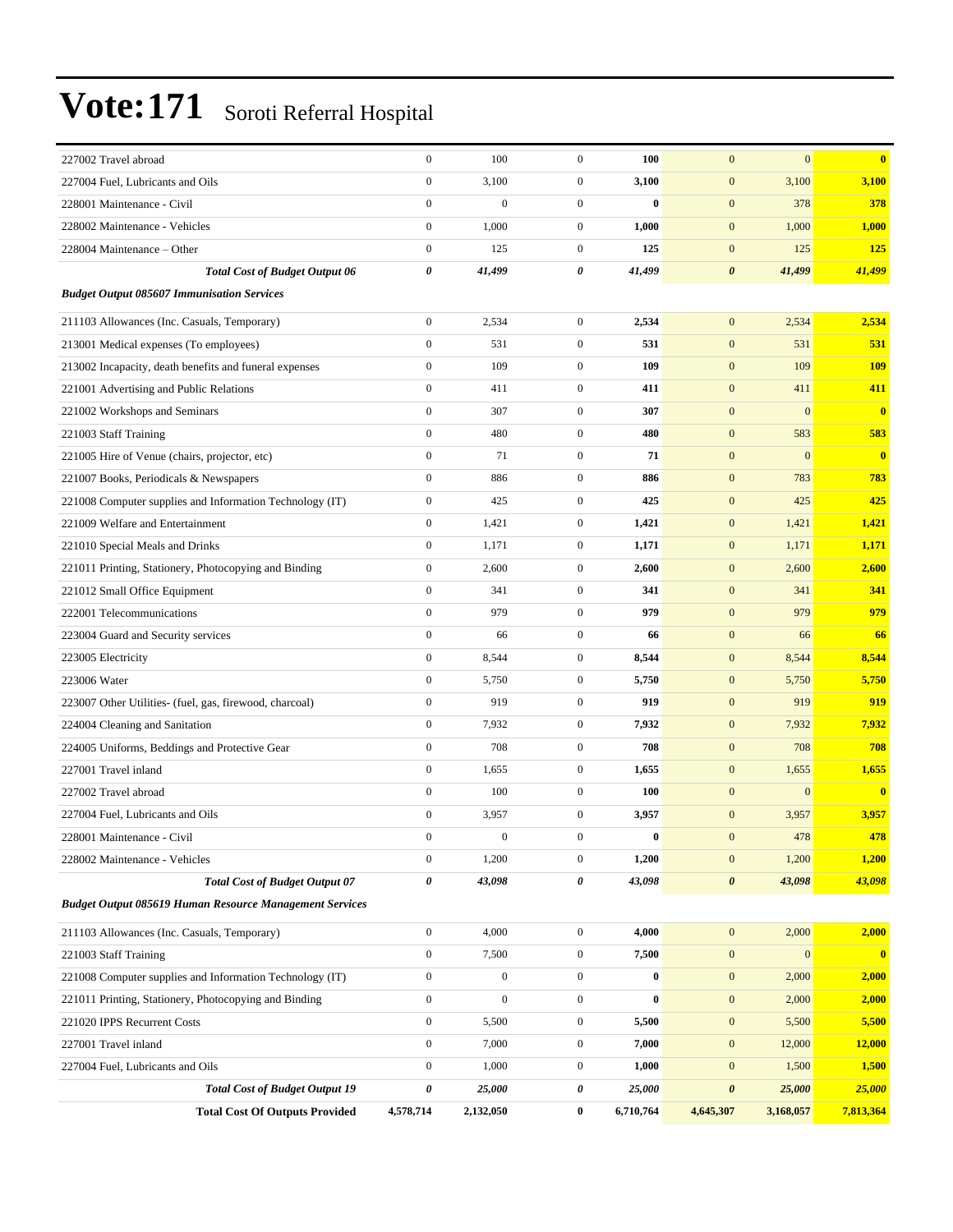| <b>Arrears</b>                                            | Wage         | Non Wage  | <b>AIA</b>     | <b>Total</b> | Wage                  | Non Wage       | <b>Total</b>            |
|-----------------------------------------------------------|--------------|-----------|----------------|--------------|-----------------------|----------------|-------------------------|
| <b>Budget Output 085699 Arrears</b>                       |              |           |                |              |                       |                |                         |
| 321608 General Public Service Pension arrears (Budgeting) | $\mathbf{0}$ | 208,551   | $\overline{0}$ | 208,551      | $\overline{0}$        | $\overline{0}$ | $\overline{\mathbf{0}}$ |
| 321612 Water arrears (Budgeting)                          | $\mathbf{0}$ | 93,547    | $\overline{0}$ | 93,547       | $\boldsymbol{0}$      | $\overline{0}$ | $\overline{\mathbf{0}}$ |
| 321617 Salary Arrears (Budgeting)                         | $\mathbf{0}$ | 15,674    | $\overline{0}$ | 15,674       | $\mathbf{0}$          | 47,064         | 47,064                  |
| <b>Total Cost of Budget Output 99</b>                     | 0            | 317,771   | 0              | 317,771      | $\boldsymbol{\theta}$ | 47,064         | 47,064                  |
| <b>Total Cost Of Arrears</b>                              | $\bf{0}$     | 317,771   | $\bf{0}$       | 317,771      | $\bf{0}$              | 47.064         | 47,064                  |
| <b>Total Cost for Department 01</b>                       | 4,578,714    | 2,449,821 | $\mathbf{0}$   | 7,028,535    | 4,645,307             | 3,215,121      | 7,860,428               |
| <b>Total Excluding Arrears</b>                            | 4,578,714    | 2,132,050 | $\overline{0}$ | 6,710,764    | 4,645,307             | 3,168,057      | 7,813,364               |

#### **Department 02 Soroti Referral Hospital Internal Audit**

| Thousand Uganda Shillings                                            | 2020/21 Approved Budget<br>2021/22 Approved Estimates |          |              |              |                       |                |                         |
|----------------------------------------------------------------------|-------------------------------------------------------|----------|--------------|--------------|-----------------------|----------------|-------------------------|
| <b>Outputs Provided</b>                                              | Wage                                                  | Non Wage | <b>AIA</b>   | <b>Total</b> | Wage                  | Non Wage       | <b>Total</b>            |
| <b>Budget Output 085605 Hospital Management and support services</b> |                                                       |          |              |              |                       |                |                         |
| 221002 Workshops and Seminars                                        | $\bf{0}$                                              | 500      | $\mathbf{0}$ | 500          | $\mathbf{0}$          | $\overline{0}$ | $\overline{\mathbf{0}}$ |
| 221003 Staff Training                                                | $\mathbf{0}$                                          | 1,500    | $\mathbf{0}$ | 1,500        | $\mathbf{0}$          | 1,500          | 1,500                   |
| 221011 Printing, Stationery, Photocopying and Binding                | $\mathbf{0}$                                          | 400      | $\Omega$     | 400          | $\mathbf{0}$          | 400            | 400                     |
| 221012 Small Office Equipment                                        | $\mathbf{0}$                                          | 300      | $\mathbf{0}$ | 300          | $\mathbf{0}$          | 300            | 300                     |
| 221017 Subscriptions                                                 | $\mathbf{0}$                                          | 500      | $\mathbf{0}$ | 500          | $\mathbf{0}$          | 500            | 500                     |
| 222001 Telecommunications                                            | $\mathbf{0}$                                          | 400      | $\Omega$     | 400          | $\mathbf{0}$          | 400            | 400                     |
| 227001 Travel inland                                                 | $\mathbf{0}$                                          | 7,200    | 0            | 7,200        | $\mathbf{0}$          | 7,700          | 7,700                   |
| 227004 Fuel, Lubricants and Oils                                     | $\mathbf{0}$                                          | 1,200    | $\mathbf{0}$ | 1,200        | $\mathbf{0}$          | 1,200          | 1,200                   |
| <b>Total Cost of Budget Output 05</b>                                | 0                                                     | 12,000   | 0            | 12,000       | $\boldsymbol{\theta}$ | 12,000         | 12,000                  |
| <b>Total Cost Of Outputs Provided</b>                                | $\bf{0}$                                              | 12,000   | $\bf{0}$     | 12,000       | $\bf{0}$              | 12,000         | 12,000                  |
| <b>Total Cost for Department 02</b>                                  | $\bf{0}$                                              | 12,000   | $\bf{0}$     | 12,000       | $\bf{0}$              | 12,000         | 12,000                  |
| <b>Total Excluding Arrears</b>                                       | $\boldsymbol{0}$                                      | 12,000   | $\mathbf{0}$ | 12,000       | $\mathbf{0}$          | 12,000         | 12,000                  |
|                                                                      |                                                       |          |              |              |                       |                |                         |

#### **Department 03 Soroti Regional Maintenance**

| Thousand Uganda Shillings                                            |              | 2020/21 Approved Budget |                |              |                  | 2021/22 Approved Estimates |              |  |  |
|----------------------------------------------------------------------|--------------|-------------------------|----------------|--------------|------------------|----------------------------|--------------|--|--|
| <b>Outputs Provided</b>                                              | Wage         | Non Wage                | <b>AIA</b>     | <b>Total</b> | Wage             | Non Wage                   | <b>Total</b> |  |  |
| <b>Budget Output 085605 Hospital Management and support services</b> |              |                         |                |              |                  |                            |              |  |  |
| 211103 Allowances (Inc. Casuals, Temporary)                          | $\bf{0}$     | 2,000                   | $\overline{0}$ | 2,000        | $\mathbf{0}$     | 3,000                      | 3,000        |  |  |
| 221002 Workshops and Seminars                                        | $\mathbf{0}$ | 8,000                   | $\overline{0}$ | 8,000        | $\mathbf{0}$     | $\overline{0}$             | $\mathbf{0}$ |  |  |
| 221011 Printing, Stationery, Photocopying and Binding                | $\mathbf{0}$ | 3,500                   | $\mathbf{0}$   | 3,500        | $\mathbf{0}$     | 3,500                      | 3,500        |  |  |
| 221012 Small Office Equipment                                        | $\mathbf{0}$ | 4,500                   | $\mathbf{0}$   | 4,500        | $\mathbf{0}$     | 4,500                      | 4,500        |  |  |
| 222001 Telecommunications                                            | $\mathbf{0}$ | 600                     | $\Omega$       | 600          | $\mathbf{0}$     | 600                        | 600          |  |  |
| 222003 Information and communications technology (ICT)               | $\mathbf{0}$ | 400                     | $\mathbf{0}$   | 400          | $\mathbf{0}$     | 400                        | 400          |  |  |
| 223005 Electricity                                                   | $\mathbf{0}$ | 2,000                   | $\overline{0}$ | 2,000        | $\mathbf{0}$     | $\overline{0}$             | $\mathbf{0}$ |  |  |
| 224005 Uniforms, Beddings and Protective Gear                        | $\mathbf{0}$ | 2,000                   | $\overline{0}$ | 2,000        | $\mathbf{0}$     | 2,000                      | 2,000        |  |  |
| 227001 Travel inland                                                 | $\mathbf{0}$ | 30,000                  | $\overline{0}$ | 30,000       | $\mathbf{0}$     | 37,000                     | 37,000       |  |  |
| 227004 Fuel, Lubricants and Oils                                     | $\mathbf{0}$ | 15,000                  | $\overline{0}$ | 15,000       | $\mathbf{0}$     | 14,000                     | 14,000       |  |  |
| 228001 Maintenance - Civil                                           | $\mathbf{0}$ | 3,000                   | $\overline{0}$ | 3,000        | $\mathbf{0}$     | 2,000                      | 2,000        |  |  |
| 228002 Maintenance - Vehicles                                        | $\mathbf{0}$ | 10,000                  | $\Omega$       | 10,000       | $\boldsymbol{0}$ | 8,000                      | 8,000        |  |  |